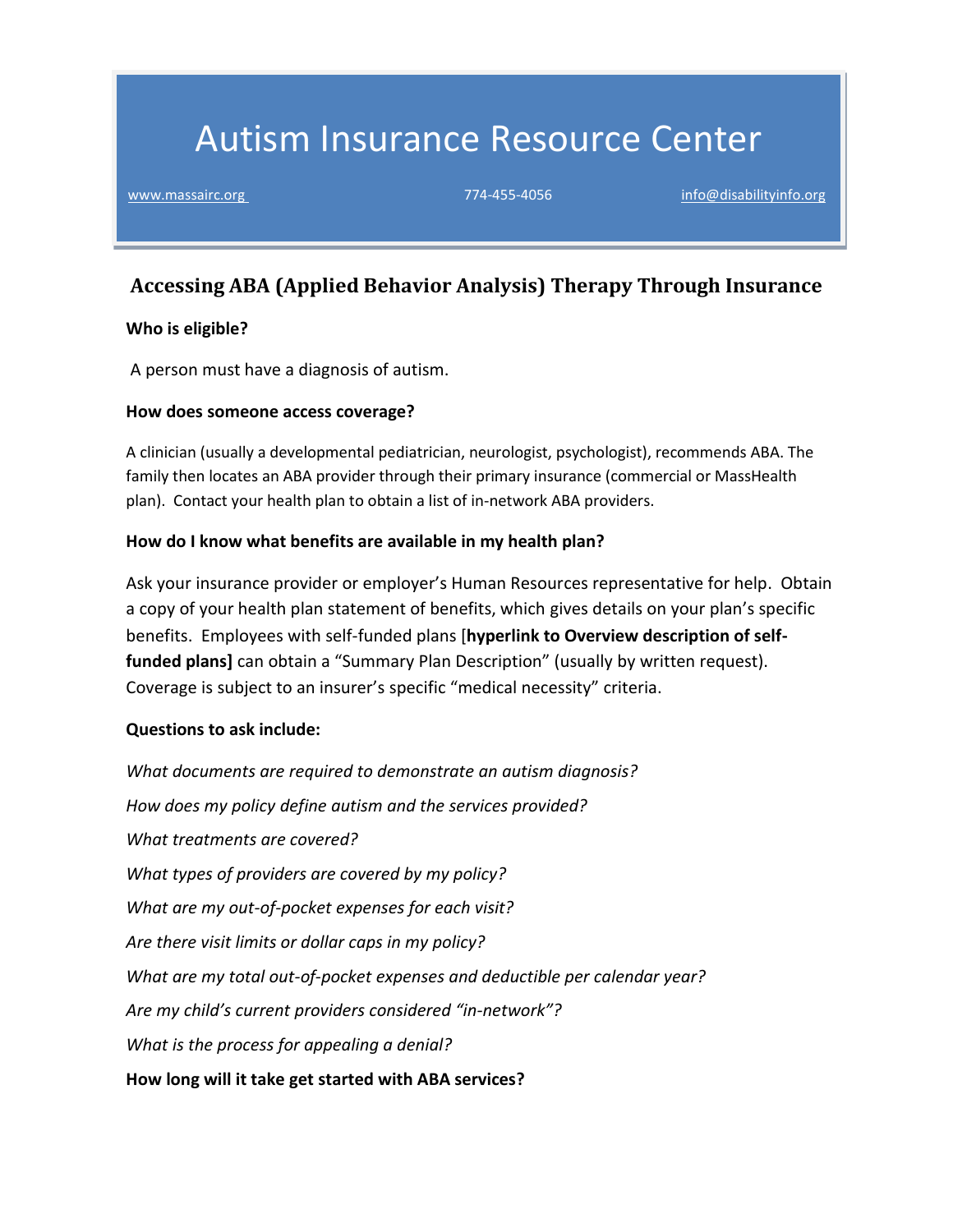This depends on how long it takes to locate a provider with availability and the time it takes that provider to complete an initial evaluation and receive authorization from your insurer for the proposed treatment plan. Families should ask each provider they are thinking of using for an estimate of how long it might take to start services. It is reasonable to expect a provider to start therapy within 30 days of treatment plan approval.

## **Are Social Skills Groups covered?**

Yes, subject to medical necessity criteria. If your health plan includes ABA coverage, it also includes Social Skills Group coverage.

# **My child receives ABA through Early Intervention (EI) – can they also access ABA through insurance?**

Children receiving In-Home Behavioral Services or services similar to ABA in Early Intervention (EI) are eligible for ABA services covered by insurance if those services are judged to be medically necessary and do not duplicate services they are receiving through EI.

# **My child receives ABA through Early Intervention (EI) – what happens when they turn 3?**

If your child is receiving ABA in EI, your commercial health plan or MassHealth will cover ABA after they turn 3, if they meet medical necessity criteria. We recommend that you start working with your team *as early as possible to identify an ABA provider that is in-network for your insurance.* This will help to avoid or minimize a gap in service delivery at the time your child turns 3.

# **Given the frequency of ABA sessions, I am concerned about affording the co-pays.**

The transition from Early Intervention to insurance often results in an increase in your out-of-pocket costs due to co-pays. Your ABA provider will bill you for co-pays (and the deductible, if it has not been met for the plan year). Many families explore the option of applying for MassHealth CommonHealth as secondary health insurance. MassHealth CommonHealth will pay many of your primary insurance co-pays and your deductible.

# **I have private insurance, but it doesn't cover ABA. Can I get ABA through MassHealth?**

Yes, as long as your child is also enrolled in MassHealth (CommonHealth or Standard). Information about [CommonHealth](https://s3.amazonaws.com/disability-info/AIRC/pdf/MassHealth-CommonHealth-10-23-18-Accessible-2.pdf) and how to enroll can be accessed by contacting the Center. Note: MassHealth CommonHealth is not a free health plan. Your child's autism diagnosis establishes eligibility, but your family's income determines the monthly premium. The monthly CommonHealth premium is based on a sliding scale, using the Federal Poverty Limit as a baseline. The less you earn, the lower the premium. The more you earn, the higher the premium. There is no cap on a CommonHealth premium.

# **I have private insurance and CommonHealth. Will MassHealth cover my deductible and copays for ABA?**